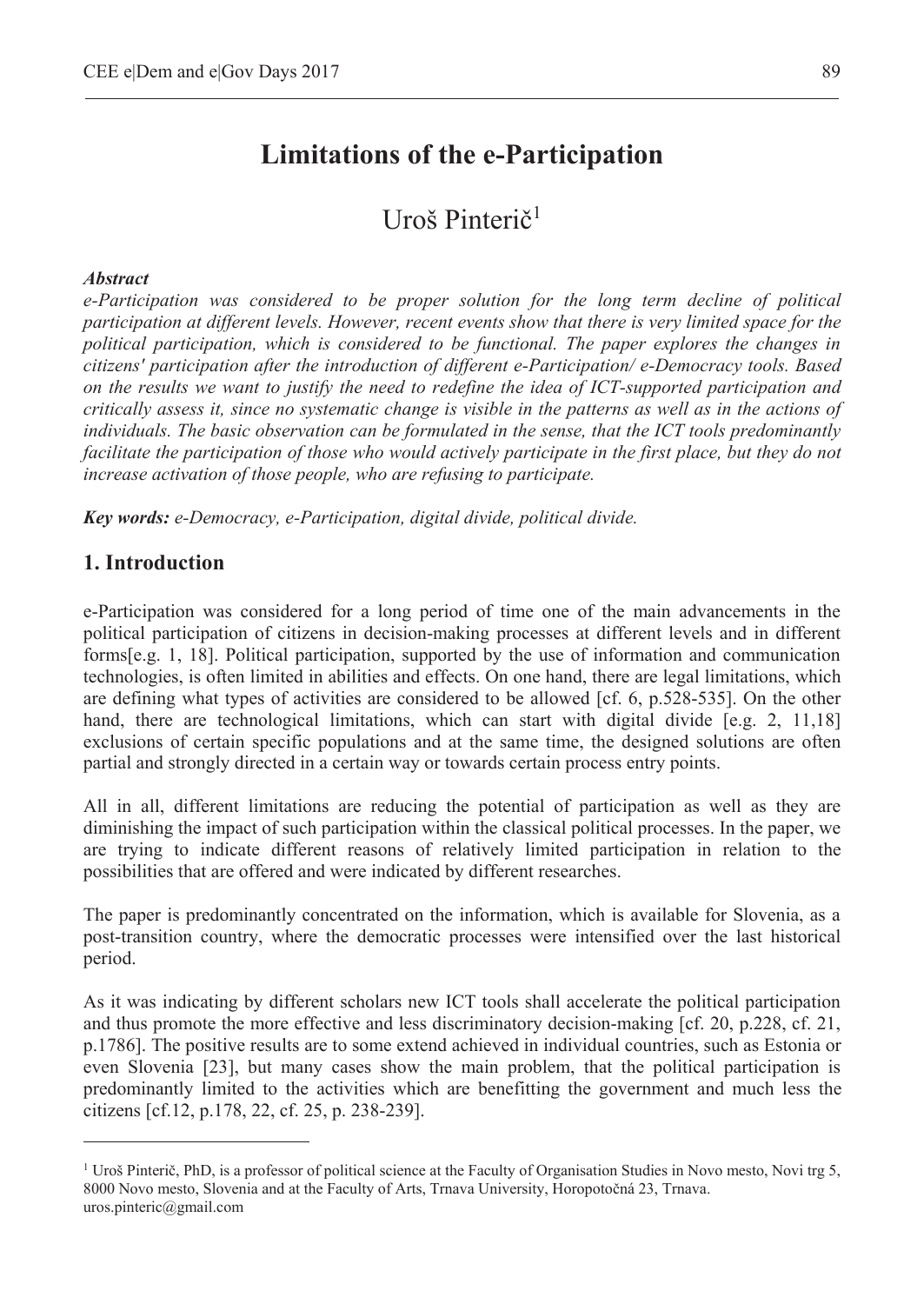Such attitude in the case of Slovenia was analysed already in the past [e.g. 22, 23, 24], when it was established that the e-services, designed for the citizens in many cases do not provide any specific benefits for the majority of population who would potentially use them. Not only that the digital divide was only partially addressed, but even when it was addressed it was done in repressive manner, when the government or the governing authorities opted out all other possibilities of the provision of services, forcing the subjects to adapt (by learning, digitalization or by increasing the costs, if they decided to outsource the necessary activities to those who had/have capacities to provide proper services) [22].

# **2. Methodology**

The paper is based on combination of literature review, providing the understanding of the context, collected data from the research on smart cities, which was conducted in order to assess the human limitations on acceptance the smart cities in Slovenia and Slovakia and which indicated somewhat confirmed the weak preparedness of the citizens to get involved in different political processes.

# **3. e-Tools in the political processes**

The information and communication technologies have different forms of penetrating the classical political processes. Primary they are seen as tools to reintroduce direct democracy (in one form or another) and to overcome representative democracy which is connected to the issue that the number of citizens willing and able to participate exceeds the possibility for the effective decision-making as well as it jeopardize the daily work of the people with the right to participate [e.g. cf.17, p.30, 18, 19]. Despite there are different approaches to classify democratic functionalities as well as tools of e-participation [13, cf. 14, p.1-2.], we can argue that the tools of participation can be listed as those of political and of policy participation (it is possible also to indicate the administrative participation as specific category). As for the nature of the use of the e-Participation tools, we can separate the tools which are supporting the existing power relations and those, which are reshaping the power relation (partially or in whole). In all cases the main point is not the technological viability but predominantly the probability of the acceptance by different groups (this part will be additionally examined in the next part of the paper.

|            | Politics      | Policy       | Administration |
|------------|---------------|--------------|----------------|
| Status quo | e-Voting      | $e-$         | e-Forms        |
|            |               | Deliberation |                |
| change     | e-Legislative | e-Policy     | e-Procedure    |
|            | process       | definition   |                |

**Table 1: Forms of e-Participation by change of the power and field of influence**

The table 1 above shows different forms of e-Participation in different fields of state activities with different levels of the effect [7, 9]. For the e-Optimists, it might be rather unconvinced, but in the next lines, we are trying to provide arguments, why only certain forms of participation provide actual change of the political participation [6, 7]. The status-quo activities are rather unproblematic from the perspective of the authorities, since they do not represent the direct power shift towards the citizens [2, 3]. On the other hand, activities marked as "change" represent the need for the power shift from the established political (or elitist in general) structures towards the public [5]. The known practices in the most democratic states avoiding the changes which could reduce power of the elites over the course of the society [cf. 22, p. 39, 47]. If we take into the account the European political power (composed of governments and parliaments, we can argue that the normal size of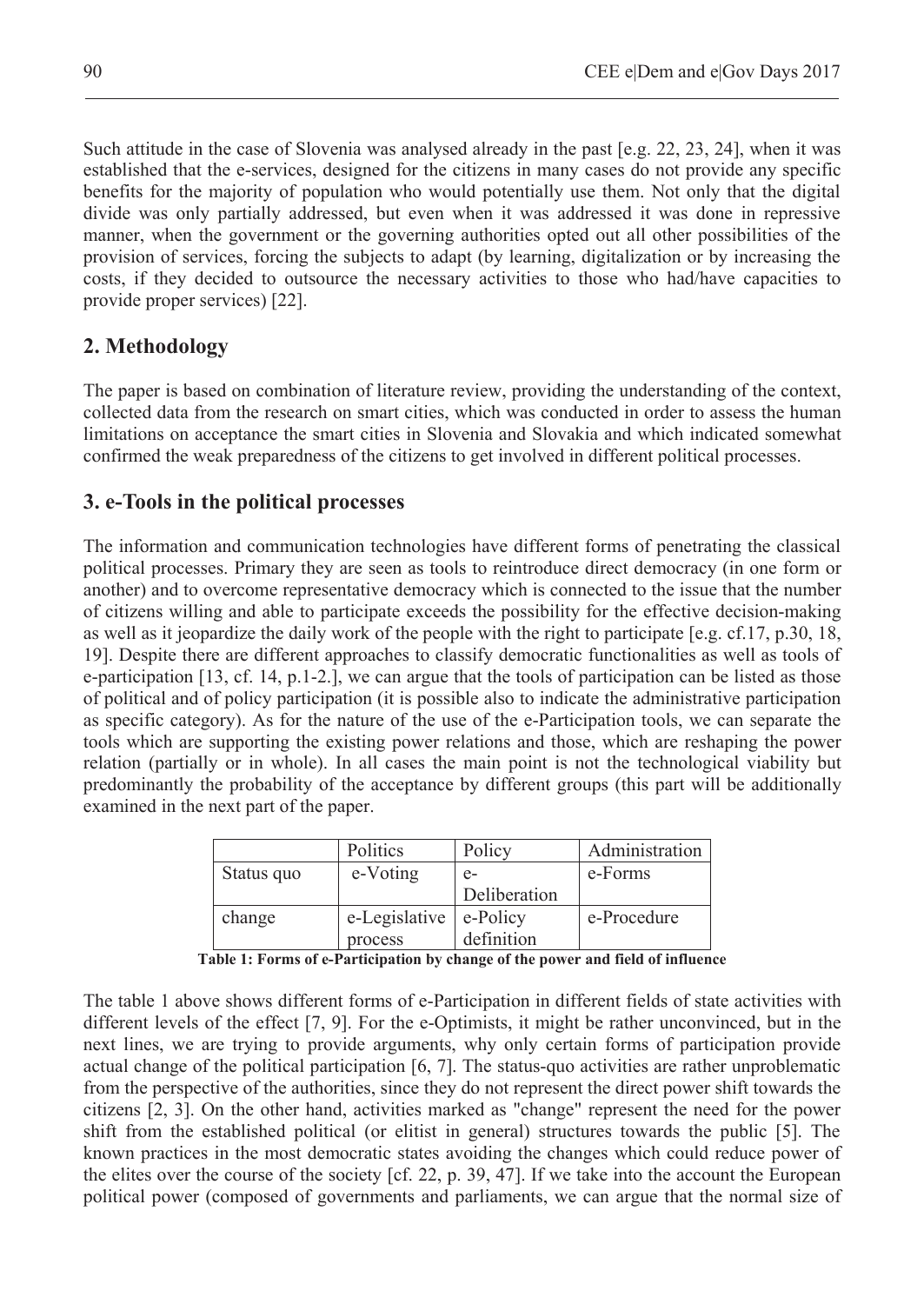the government is about 15-20 ministers, while the normal size of the parliament varies between over 800 and  $24^2$ ). Based on the number of representatives and size of the population, we can assume that in any country number of those entitled to political participation and interested in particular matters will exceed the number of representatives. This assumption includes the idea that any decision accepted by greater majority than one, which could be reached by given number in representative body, consequently providing greater legitimacy (especially in unicameral political systems). The main obstacles are connected to the inevitable need to take decisions on day to day basis, which would create automatised voting or poorly elaborated decisions. This automatically leads to the conclusion that e-Participation is not the tool for day to day involvement of the citizens in the political and policy decision-making [5, 13]. And this is one of the core pillars of elitist defense of existing representative democracy, with limited inclusion of the population in the governing processes<sup>3</sup>.

Taking into the account aforementioned arguments and the table 1 we can provide following explanation of the later. e-Voting does not provide any actual change in the system of voting, but only enables population to change the voting method or the initial model of the representation, which would jeopardize existing representative model. The practice in the countries with introduction of e-Voting did not realize significantly different levels of voting participation which would dramatically change the electoral result.

e-Deliberation as policy related method is rather well accepted among democratic governments. However, it is simultaneously also easily ignored by the citizens (who do not recognize the need to participation in the public debates), as well as by the governments who have very limited interest to include the public suggestion (dismissing them as uneducated or illegitimate) [9, 13, 16].

e-Forms as initialization or even finalization of the administrative procedures are rather well accepted by the public as well as by the administration, due to reduced bureaucratic burden on both sides. However, they are simplifying the initial communication, while in most cases they do not provide any deeper added value than time relaxation [e.g. 20, 21].

On the other hand there is set of different forms of participation which could potentially change the politico-administrative procedures as such. In the political dimension this would be e-Legislation where citizens, based on the pre-prepared legislative draft discuss in online forums, reach certain compromise and vote on the propositions which became afterwards laws. Less demanding version is the general popular e-Vote on prepared draft laws. Such model would make the parliaments as decision-making bodies redundant. The legislative preparatory step can be done also without the governing authorities as a combination as expert knowledge and people participation, which shall be included at least in the manner of clear indication how individual ideas/contributions were included into the preparatory process. Somewhat similar procedure we can find in the European legislative procedure, which however strongly minimizes the actual effect of different ideas on the final result.

The e-Procedures can be understood as administrative procedures, where the classical administration could be removed or reduced to the minimum, with the most of the activities transferred to the logical code which would be able to resolve most common requests with high level of reliability [20, 21].

 $\overline{a}$ 

<sup>2</sup> If we include House of Lords in UK and Monaco

<sup>&</sup>lt;sup>3</sup> Including introduction of police state methods [8] in order to maintain the exisitng structure of the world [10].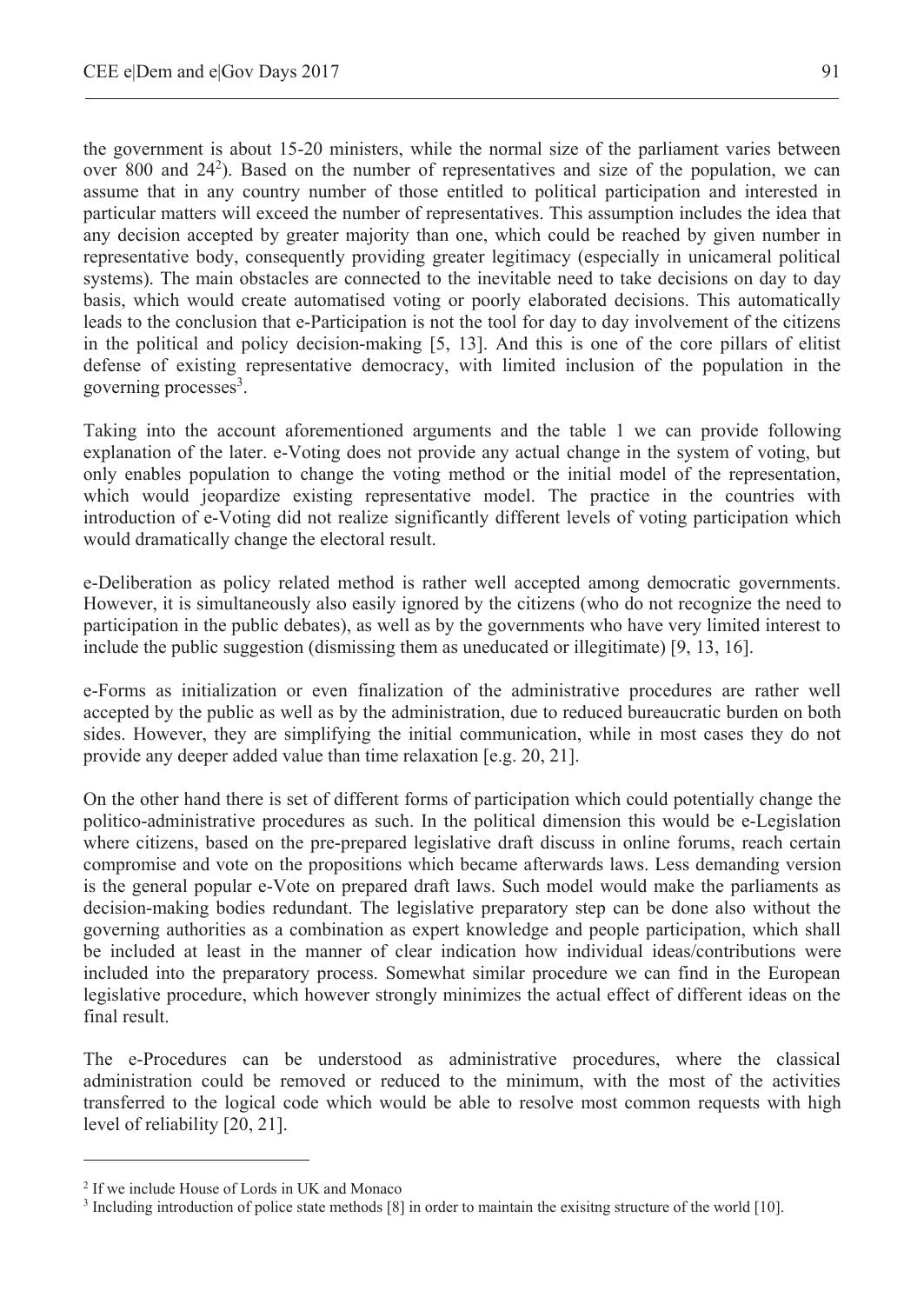Providing these short descriptions of how to navigate the ideas we can start to think the possibilities given to the people by the states and what are the options that citizens usually choose. The basic characteristic between change and status quo e-Tools (activities) is that those activities, which are considered to be change, mean different approach in the processes themselves. In this manner the nature of the processes change, e.g. provides more involvement of the citizens (primarily), improves the legal predictability of the outcomes, reduces the process time frame, or increases the efficiency of the services. On the other hand, status quo activates are only digitalized basic activities with no other change in the process or outputs. In this perspective e- Voting can be considered simple possibility of electronic vote, without the change in the voting regulation/rights (the most common case is the work of modern parliaments, where raising the hand/card was replaced by pressing the appropriate button, without any actual change of the legislative process as such). On the other hand E-Legislative process changes the nature of the legislative process as such (up to the point that there is no need for political representation). However, in most cases it can be considered the legally provided opportunity to the citizens to way in with their suggestions, comments, which shall be taken into the consideration by the legislative body or even direct public vote on the legislation. Only ICT made such ideas (on deliberative and/or direct democracy) possible. In this manner, it is possible to say that exclusion of the citizens from the legislative processes cannot be considered the question of management, but it became question of political power relations.

### **4. State opportunities for the participation**

Within the definitions, set up in the previous part we can try to assess any state in its performance while delivering the e-Participation opportunities to the citizens. In the case of Slovenia, we can rather easily establish that in the field of the politics, Slovenia is leaving the citizens out of its scope, since there was not done much next to the debate to introduce e-Voting as secondary electoral method. The debate was blocked between fears from no control over the possible electoral fraud (open code approach) and too much control (where the owner of the code could set the result without anybody else noticing) [cf. 22, p. 61-62, 23]. The idea on abolishing the parliament and to switch to public decision-making is far-fetched and contextually dismissed by the political elite that citizens have no proper knowledge to run the political debate and decisions (which systematically denies the fact that there is general passive and active voting right of all citizens of age).

Similarly negative approach Slovenia shows in the field of the e-Policy definition, where citizens are predominantly excluded from shaping the public policies. They are allowed only in two major cases, of activities; "asking the government", where citizens have the option to address the question to the public authorities regarding certain broader situation or to propose certain solution. In this setting most of the solutions are dismissed as in conflict with broader legislation or other policies. Second option is so called public debate on the legislation, which shall be taking place in the procedure of reaching broader consensus on draft law before starting the parliamentary procedure. The major criticism is connected to the negative attitude towards opinions which are not in line with the presented text, which means that the public debate is pro forma debate, with practically no influence on the draft law before entering the procedure. Additional criticism is connected to the situations when the draft law might draw on broader attention, when the announcement of the public debate is hidden in order to exclude broader public as much as possible. This, rather predictable approach to the public contribution towards improvement of the legal solutions is highly discouraging and demonstrates the power of political elitism in ignorance of the public opinion.

e-Forms as non-problematic form of the administrative e-participation are widely supported and used in all possible forms since they reduce the administrative burden of civil servants [23]. In this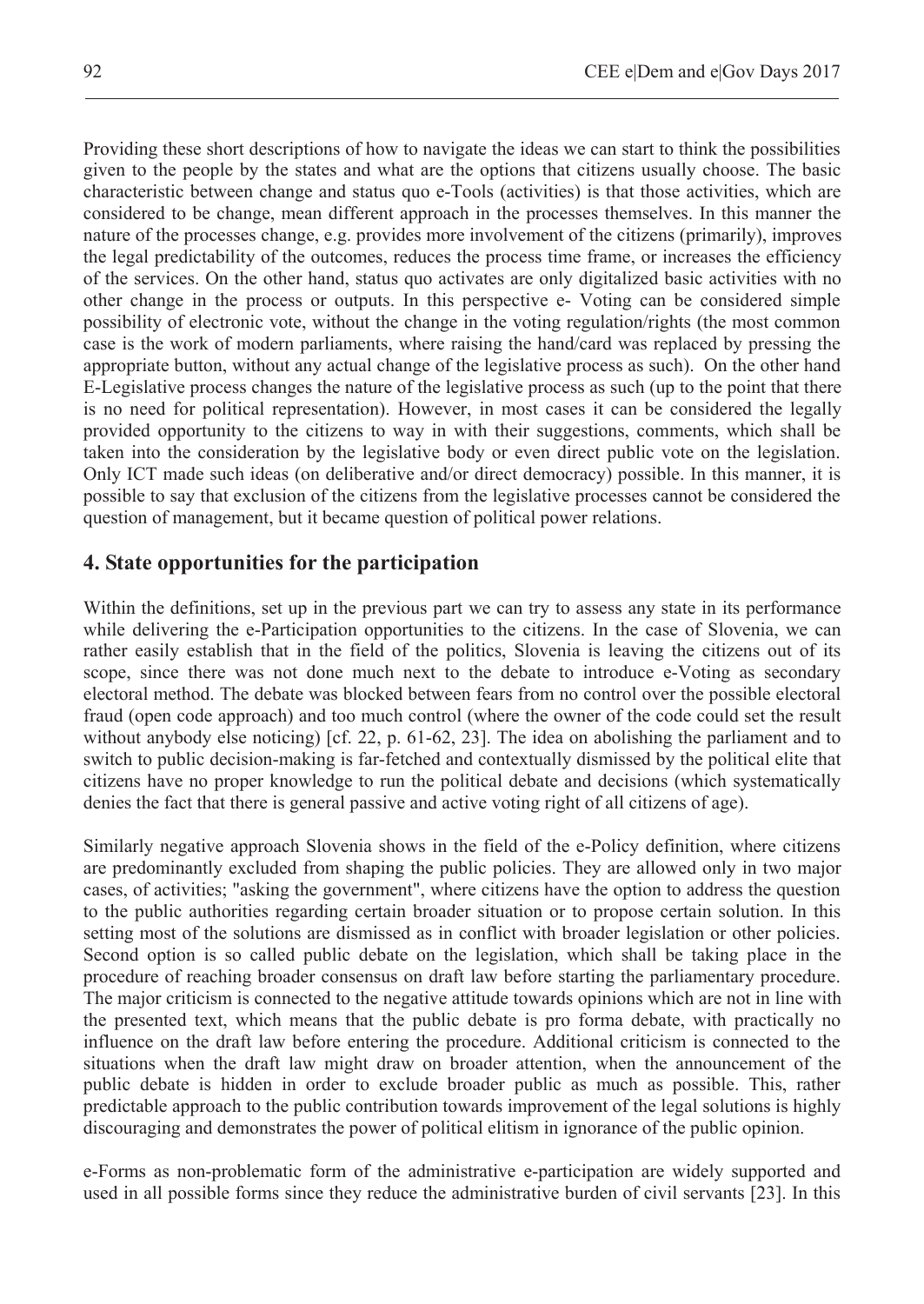$\overline{a}$ 

manner sometimes the administrative institutions go even step too far, by immediately offering the online solution, also in the cases when it is assumed that the customer has a problem with internet and legal navigation. The solution "information is available on the Internet" is usually not the proper first response to the customers who came personally in the office in their matter. The administrative procedures transformation in the e-Procedures is, on the other hand, rather unappreciated, since it would cause erosion of the administrative power. One of most effective cases that could take place in Slovenia would be construction permit electronic procedure, where e-Plans would be entered to the system by the architect, decision would be processed based on the predestined values of the parameters and automatically issues. State is collecting all necessary information today in the electronic form and the process would shorten for the clients from (now often more than six months to the same day decree. Civil servants would deal only with the more demanding cases, where construction is planed out of allowed proportions, and with possible complaints, where non-algorithmic decision-making is needed [20, 21]. However, this would reduce their bureaucratic power to prolong the procedure, to reject the project which is within the predefined norms or, on the other hand, to blindly confirm the project which shall not pass, but is of political interest.

### **5. Citizens' reaction to the e-Participation possibilities**

From the situation described above, it seems that the state is the sole responsible for the almost nonexisting e-Participation of the citizens in different processes. Within the comparative research between two central and eastern European cities we tried to understand the peoples' perception of different elements connected to the use of the information and communication technologies in the communication with the authorities [cf. 15, p.86-87]. The Slovenian sample was acquired in the second largest city (in order to avoid the effect of the capital city and to assure predominantly urban structure of the population), where 150 random people were stopped to fill in the questionnaire. The basic purpose of the research was to understand the citizens' ability/preparedness to use ICT in order to make smart cities reasonable investment in the future. The background assumption is that any e-Tool should have proper support in the society or it will be non-functional<sup>4</sup>.

General picture is that people are technologically well equipped and in general, they have access to the internet. Based on the research data, the Internet as well as email is daily used in over 50% of the cases. On the other hand more than 37% of respondents never used e-Banking while many respondents do not even know what the e-Government is. This indicates the distance between citizens and state in the virtual environment.

Concerning the use of the mobile phone, almost all respondents use it for calling and texting. When it comes to the use of the mobile phone for other activities such as net browsing, email use, mobile banking or administrative purposes, surprisingly less than 30% of respondents are using mobile phone for such activities. About 30-40% of the respondents use the mobile phone for fun.

From this perspective, one can argue that citizens are not interested in using modern technologies for more demanding tasks, which would include also political or administrative participation.

<sup>4</sup> There is also another option; legally binding decision that e-Services shall be used. Slovenia opted for this in the case of corporate taxes, demanding that any legal person (regardless of form or size) organizes tax reporting via system of e-Taxes. Legally this represents opression in the sense of defining the way to "communicate" with the state. Economically, this decison increased the expenses for small legal entities with limited revenues and financial capapcity, which were in the past able to run their accounting books on their own and were in many cases forced to hire accounting services due to the new regulations.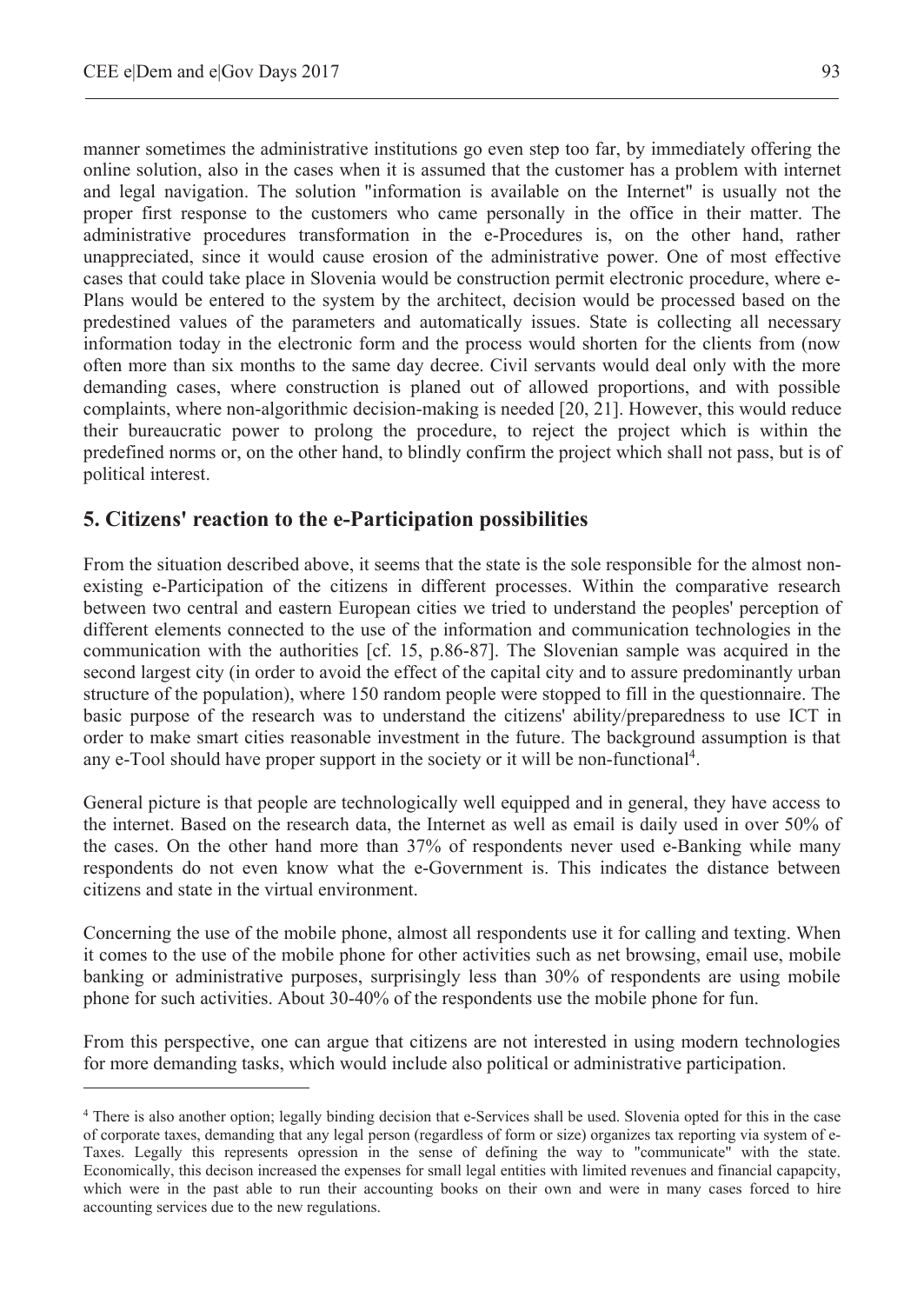The use of the Internet and email is strongly and statistically significantly connected with age, education and work. Both e-Government and e-Banking are strongly and significantly connected with work (in all cases, the Pearson correlation coefficient is between 0.35 and 0.6 with the correlation significant at the 0.01 level). On the other hand, such significant correlations are achieved in the multi-tasking use of mobile phones only in the case of age. In other cases, although significant, the correlations are weaker. In general, we can say that younger, better educated and better employed people will use the Internet more diversely. In the case of the mobile phone, younger people will more likely use it for different purposes, while older people are using them predominantly for calling [cf.15, p. 87].

Over 60% of the respondents are simultaneously concerned how the personal data will be used by the authorities and at the same time about the same percentage of respondents have no problem providing personal data to practically anyone via mobile phone (usually to friends or banks). Alarming information is that 25% of the respondents admitted that they already sent personal information to the people who only claimed the right to access such information. This is not too surprising, based on the attitude of almost 60% of respondents that data shall be provided to the authorities upon request and that almost 15% of respondents believe that the authorities have right to the absolute control of the citizens and almost 50% of those who believe that authorities have right to control suspicious (without defining what this is) activities [cf. 15, p. 89-91].

The data show two major things. First, there is still the digital divide or gap, which is connected to the age, education and work, and indicates that the European efforts for reaching the level of information society are insufficient, at least in the case of Slovenia. As second, the mixed responses regarding the use of the information and communication technologies, e-Services and privacy/control concerns are indicating that the people are not interested in the use of the technologies in more complex manners and that they have also very limited understanding of the possibilities outside classical role of the first generation of advanced technologies (internet, mobile phones) [4, 14, 17].

In the perspective of the e-Participation, it seems that the access to the technology is not the limitation (different statistical data report over 70% coverage of Slovenian population with the internet access), but the e-Participation is limited by the lack of opportunities, lack of social/political engagement and possibly by refusal of given possibilities (such as online petitioning). In this manner, the reasons for the described situation are matter of (political) culture and not technological development/knowledge. In the supportive manner the solution can be provided as additional promotion of the technology, while in the realistic manner the changes shall be made in the political reality, which shall show openness for the participation, including the support to the citizens' suggestions (in opposition to quotation of rules, why something is not possible/allowed).

## **6. Conclusions**

Despite it sounds rather pessimistic, the fact is that there is mutual ignorance of the e-Participation possibilities between politico-administrative structures and citizens. First are avoiding serious information of the processes in order to avoid the inevitable lose of position and power, while later are ignorant to the possibilities that they have, as well as to the political and administrative topics. In this manner one can say that the technology, at least in the case of Slovenia, can be hardly the tool of the modernization of the political system as such. The development of the services and people attitude towards them shows that in this manner Slovenia is traditional state and society,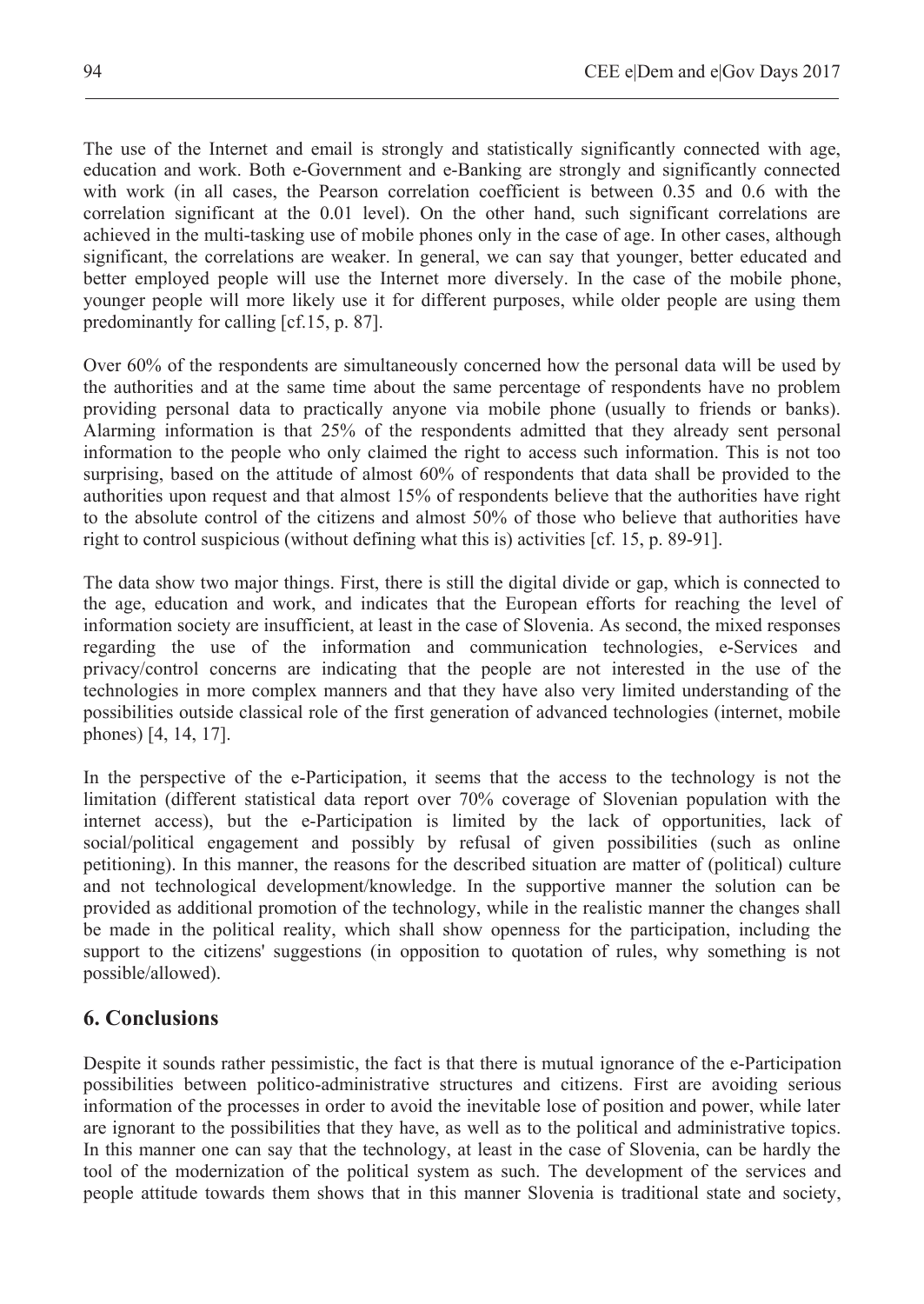with unexploited potential regarding the possibility for the transformation in the information society.

Further efforts shall be directed towards the education of the citizens regarding their political duties and rights in the way to improve their political consciousness/culture. On the other hand, as separated process more education regarding the information technologies functioning shall be provided. However, all these efforts will be in vain, unless the state provides actual opportunities for the participation of the citizens (regardless of the channel of the communication), which will potentially result in change of the social processes, including the shift of the political power from the ruling establishment towards citizens.

### **7. References**

- [1] 6, P.: *E-governance.* Houndmills, New York. Palgrave Macmillan, 2004.
- [2] An ever-deeper democratic deficit. The Economist., 26.5.2012, Available at: http://www. economist.com/node/21555927 (10.1.2016)
- [3] BANISTER, F. and CONNOLLY, R.: Forward to the past: Lessons for the future of the egovernment form the story so far, 2012, Information Polity, 17, pp. 211-226.
- [4] BENNETT, L.: Reflections on privacy, identity and consent in on-line services, 2009, Information security technical report, 14: 3, pp. 119-123.
- [5] BOUDREAU, M. C., ROBEY, D.: Enacting integrated information technology: A human agency perspective. *Organization science*, *16*(1), 2005, 3-18.
- [6] COURSEY, D. and NORRIS, D. F.: Models of E-Government: Are They Correct? An Empirical Assessment, 2008, Public Administration Review 68: 3, pp. 523-536.
- [7] CUNNINGHAM, F.: Theories of democracy: A critical introduction. Routledge, 2002.
- [8] CUSING, T.: Even Powering Down A Cell Phone Can't Keep The NSA From Tracking Its Location., 23.7.2013, Available at: https://www.techdirt.com/articles/20130723/123959239 07/even-powering-down-cell-phone-cant-keep- nsa-tracking-its-location.shtml (10.1.2016)
- [9] DAVIES, T.: 2009, Introduction: the blossoming field of online deliberation, in Davies and Gangadharan (eds.), Online deliberation: Design, Research, and Practice, Stanford: CSLI, 2009, pp. 1-19.
- [10] ELLIOTT, L.: Richest 62 people as wealthy as half of world's population, says Oxfam, The Guardian, 18.1.2016. available at http://www.theguardian.com/business/2016/jan/18/richest-62-billionaires-wealthy-half-world-population-combined (18.1.2016)
- [11] IFINEDO, P. and DAVIDRAJUH, R.: Digital Divide in Europe: Assessing and Comparing the E-readiness of a Developed and an Emerging Economy in the Nordic Region, 2005, Electronic Government: An International Journal, 2: 2, pp. 111–133.